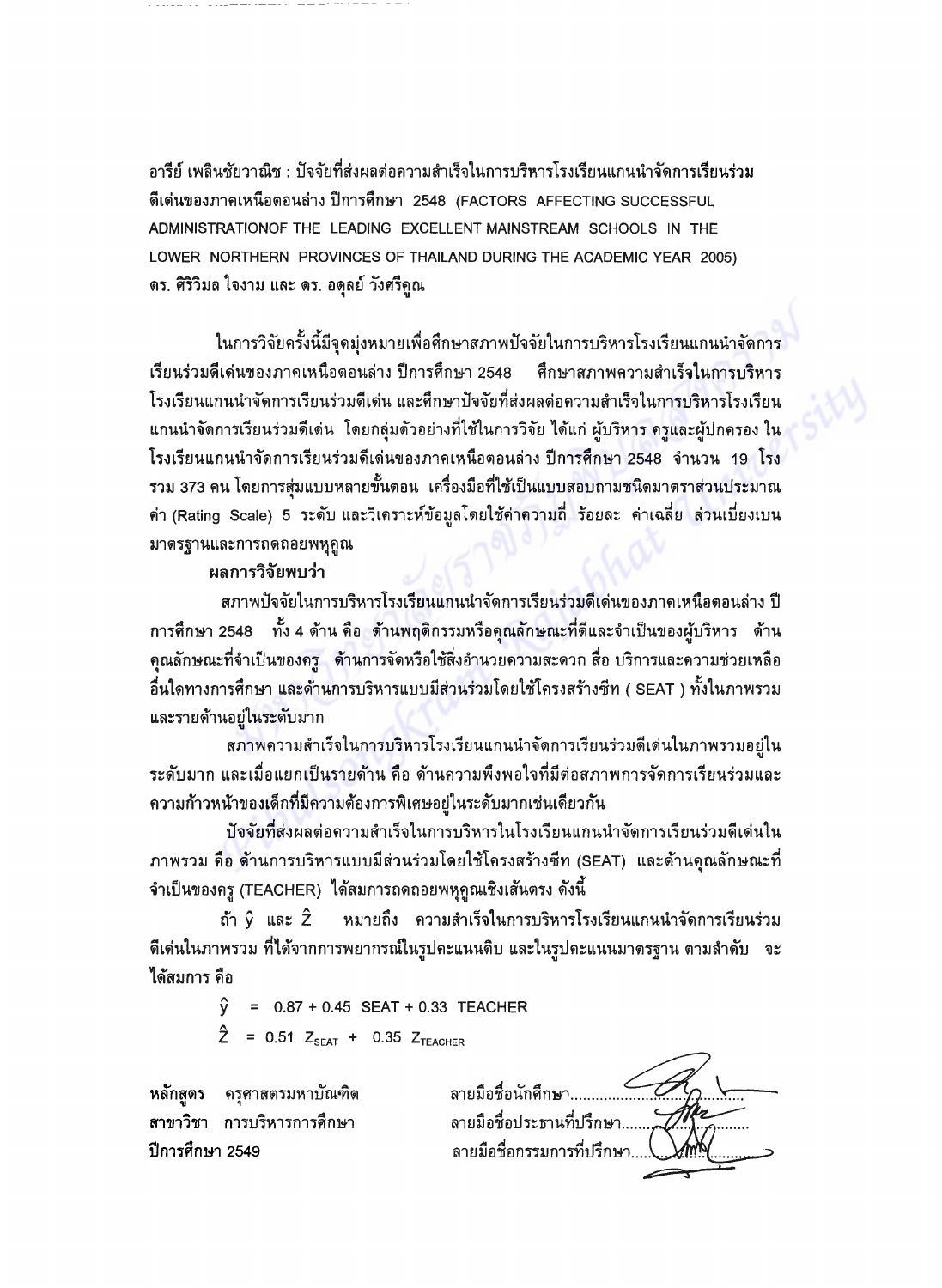Ms. Aree Plernchaivanich: FACTORS AFFECTING SUCCESSFUL ADMINISTRATION OF THE LEADING EXCELLENT MAINSTREAM SCHOOLS IN THE LOWER NORTHERN PROVINCES OF THAILAND DURING THE ACADEMIC YEAR 2005. THESIS ADVISOR: Dr. Siriwimol Jai-ngam and Dr. Adul Wangsrikoon

The purposes of this research were to study the factors affecting school administration of the leading excellent mainstream schools in the lower northern provinces of Thailand during the academic year 2005, to investigate the success of these schools, and to examine the factors that affected their success. The sample consisted of 373 administrators , teachers and parents selected by multi-stage sampling. The data were collected by using rating scale questionnaires. The data were analyzed by using frequency, percentage. average, standard deviation and multiple regression.

The results revealed that the factors affecting the leading excellent mainstream school administration could be divided into 4 aspects: good characteristics of administrators and teachers, setting and using of education material and services and the participative management upon the SEAT framework which were performed at a high level. The success of their administration and in the aspect of the satisfactory and the advance of the students with special needs was at the high level. The factors that affected the success were the participative management upon the SEAT framework (SEAT) and good characteristics of teachers. The multiple linear regression equations are:

if  $\hat{v}$  and  $\hat{z}$  affect the success of leading excellent mainstream school administration predicted in the raw and standard score respectively, the equations are

> y = 0.87 + 0.45 SEAT + 0.33 TEACHER<br>A = 0.01 = 0.01 = 0.07 =  $Z$  = 0.51  $Z_{\sf SEAT}$  + 0.35  $Z_{\sf TEACHEIR}$

Department Master of education Field of Study Educational Administration Academic Year 2006

Student's Signature ... Student's Signature .~ .... - Advisor's Signature *I; ; <sup>~</sup>* <sup>~</sup> Co-Advisor's Signature *.L~ ~,.* 1'Yl'~ <sup>~</sup> <sup>~</sup>